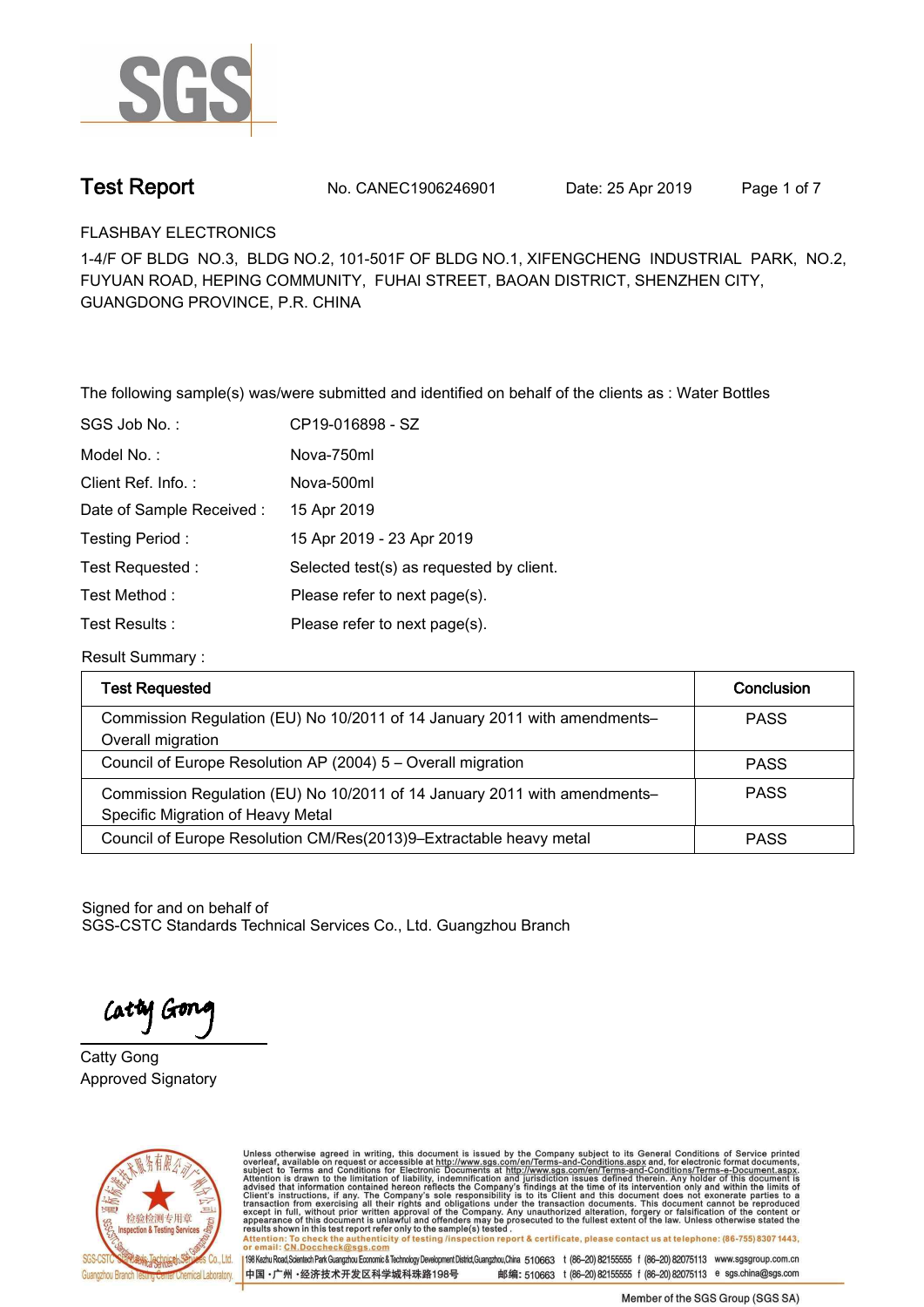

**Test Report. No. CANEC1906246901** Date: 25 Apr 2019 Page 2 of 7

**Test Results :.**

**Test Part Description :.**

| <b>SGS Sample ID</b> | <b>Description</b>               | Material<br>(claimed by the client) |
|----------------------|----------------------------------|-------------------------------------|
| CAN19-062469.001     | Black plastic lid                | РP                                  |
| CAN19-062469.002     | Translucent silicone rubber ring | Silicone rubber                     |
|                      | Silvery metal bottle(inner)      | Metal                               |
|                      |                                  | CAN19-062469.003                    |

### **Commission Regulation (EU) No 10/2011 of 14 January 2011 with amendments– Overall migration.**

**Test Method :. With reference to Commission Regulation (EU) No 10/2011 of 14 January 2011 Annex III and Annex V for selection of condition and EN 1186-1:2002 for selection of test methods; or EN 1186-3:2002 aqueous food simulants by total immersion method;.**

| Simulant Used             | <b>Time</b> | Temperature | Max. Permissible        | Result of 001              | Comment     |
|---------------------------|-------------|-------------|-------------------------|----------------------------|-------------|
|                           |             |             | <u>Limit</u>            | <b>Overall Migration</b>   |             |
| 20% Ethanol (V/V) Aqueous | 2.0hr(s)    | 100°C       | $10$ mg/dm <sup>2</sup> | $<$ 3.0 mg/dm <sup>2</sup> | <b>PASS</b> |
| Solution                  |             |             |                         |                            |             |

**Notes :.**

**1. mg/dm² = milligram per square decimetre**

**mg/kg = milligram per kilogram of foodstuff in contact with**

**2. °C = degree Celsius**

**3.Analytical tolerance of aqueous simulants is 2mg/dm² or 12mg/kg**

**4.Analytical tolerance of fatty food simulants is 3mg/dm ² or 20mg/kg**

**5. The test data is obtained by considering the articles intended for repeated use as per described in Commission Regulation (EU) No 10/2011 of 14 January 2011 Annex V. Report the 3rd extractive result. 6.Result(s) was/were calculated based on the total contact surface of the sealing article and sealed container provided by client..**

### **Council of Europe Resolution AP (2004) 5 – Overall migration.**

**Test Method :. With reference to Commission Regulation (EU) No 10/2011 of 14 January 2011 Annex III and Annex V for selection of condition and EN 1186-1:2002 for selection of test methods; or EN 1186-3:2002 aqueous food simulants by total immersion method;.**

| Simulant Used             | <u>Time</u> | Temperature     | Max. Permissible        | Result of 002             | Comment     |
|---------------------------|-------------|-----------------|-------------------------|---------------------------|-------------|
|                           |             |                 | <u>Limit</u>            | Overall Migration         |             |
| 20% Ethanol (V/V) Aqueous | 2.0hr(s)    | $100^{\circ}$ C | $10$ mg/dm <sup>2</sup> | $<$ 3.0mg/dm <sup>2</sup> | <b>PASS</b> |
| Solution                  |             |                 |                         |                           |             |



Unless otherwise agreed in writing, this document is issued by the Company subject to its General Conditions of Service printed overleaf, available on request or accessible at http://www.sgs.com/en/Terms-and-Conditions.asp resums shown in mas lost report tells with one sample(s) lesied .<br>Attention: To check the authenticity of testing /inspection report & certificate, please contact us at telephone: (86-755) 8307 1443,<br>or email: <u>CN.Doccheck</u> 198 Kezhu Road,Scientech Park Guangzhou Economic & Technology Development District,Guangzhou,China 510663 t (86-20) 82155555 f (86-20) 82075113 www.sgsgroup.com.cn 中国·广州·经济技术开发区科学城科珠路198号 邮编: 510663 t (86-20) 82155555 f (86-20) 82075113 e sgs.china@sgs.com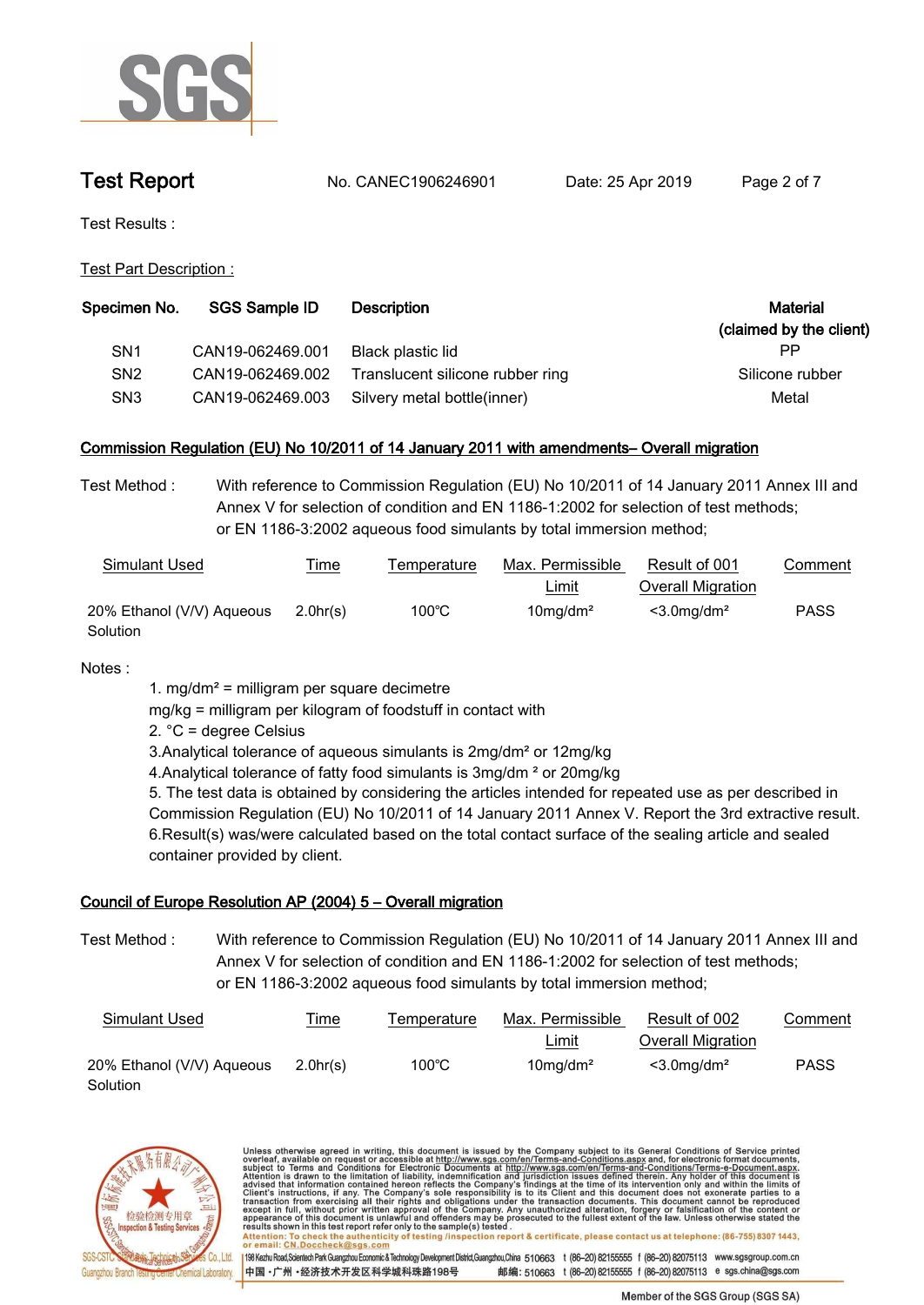

**Test Report. No. CANEC1906246901** Date: 25 Apr 2019 Page 3 of 7

**Notes :.**

**1. mg/dm² = milligram per square decimetre**

**mg/kg = milligram per kilogram of foodstuff in contact with**

**2. °C = degree Celsius**

**3.Analytical tolerance of aqueous simulants is 2mg/dm² or 12mg/kg**

**4.Analytical tolerance of fatty food simulants is 3mg/dm ² or 20mg/kg**

**5. The test data is obtained by considering the articles intended for repeated use as per described in Commission Regulation (EU) No 10/2011 of 14 January 2011 Annex V. Report the 3rd extractive result. 6.Result(s) was/were calculated based on the total contact surface of the sealing article and sealed container provided by client..**

# Commission Regulation (EU) No 10/2011 of 14 January 2011 with amendments–Specific Migration of Heavy<br>Metal

**Test Method : With reference to Commission Regulation (EU) No 10/2011 of 14 January 2011 Annex III and Annex V for selection of condition and EN13130-1:2004 for selection of test method, analysis was performed by ICP-OES.**

### **Sample 001.**

| Simulant Used:   | 20% Ethanol (V/V) Aqueous Solution |
|------------------|------------------------------------|
| Test Condition : | 70 °C 24.0 hr(s)                   |

| Test Item(s)    | Max. Permissible | Unit                     | <b>MDL</b>               | Test result |
|-----------------|------------------|--------------------------|--------------------------|-------------|
|                 | Limit            |                          |                          |             |
| Migration times | ٠                | $\overline{\phantom{0}}$ | $\overline{\phantom{a}}$ | 3rd         |
| Area/Volume     | ٠                | $dm^2/kg$                |                          | 6.2         |
| Barium          | 1                | mg/kg                    | 0.25                     | <b>ND</b>   |
| Cobalt          | 0.05             | mg/kg                    | 0.01                     | <b>ND</b>   |
| Copper          | 5                | mg/kg                    | 0.25                     | <b>ND</b>   |
| Iron            | 48               | mg/kg                    | 0.25                     | <b>ND</b>   |
| Lithium         | 0.6              | mg/kg                    | 0.5                      | <b>ND</b>   |
| Manganese       | 0.6              | mg/kg                    | 0.25                     | <b>ND</b>   |
| Zinc            | 5                | mg/kg                    | 0.5                      | <b>ND</b>   |
| Alumium         | 1                | mg/kg                    | 0.1                      | <b>ND</b>   |
| Nickel          | 0.02             | mg/kg                    | 0.01                     | ND.         |
| Comment         |                  |                          |                          | <b>PASS</b> |

**Notes :**

- **1. mg/kg = milligram per kilogram of foodstuff in contact with**
- **2. °C = degree Celsius**
- **3. MDL=Method Detection Limit**
- **4. ND = Not Detected(less than MDL)**



Unless otherwise agreed in writing, this document is issued by the Company subject to its General Conditions of Service printed overleaf, available on request or accessible at http://www.sgs.com/en/Terms-and-Conditions.asp To check the authenticity of testing /inspection report & certificate, please contact us at telephone: (86-755) 8307 1443, Attention: To check the authentic<br>or email: CN.Doccheck@sgs.con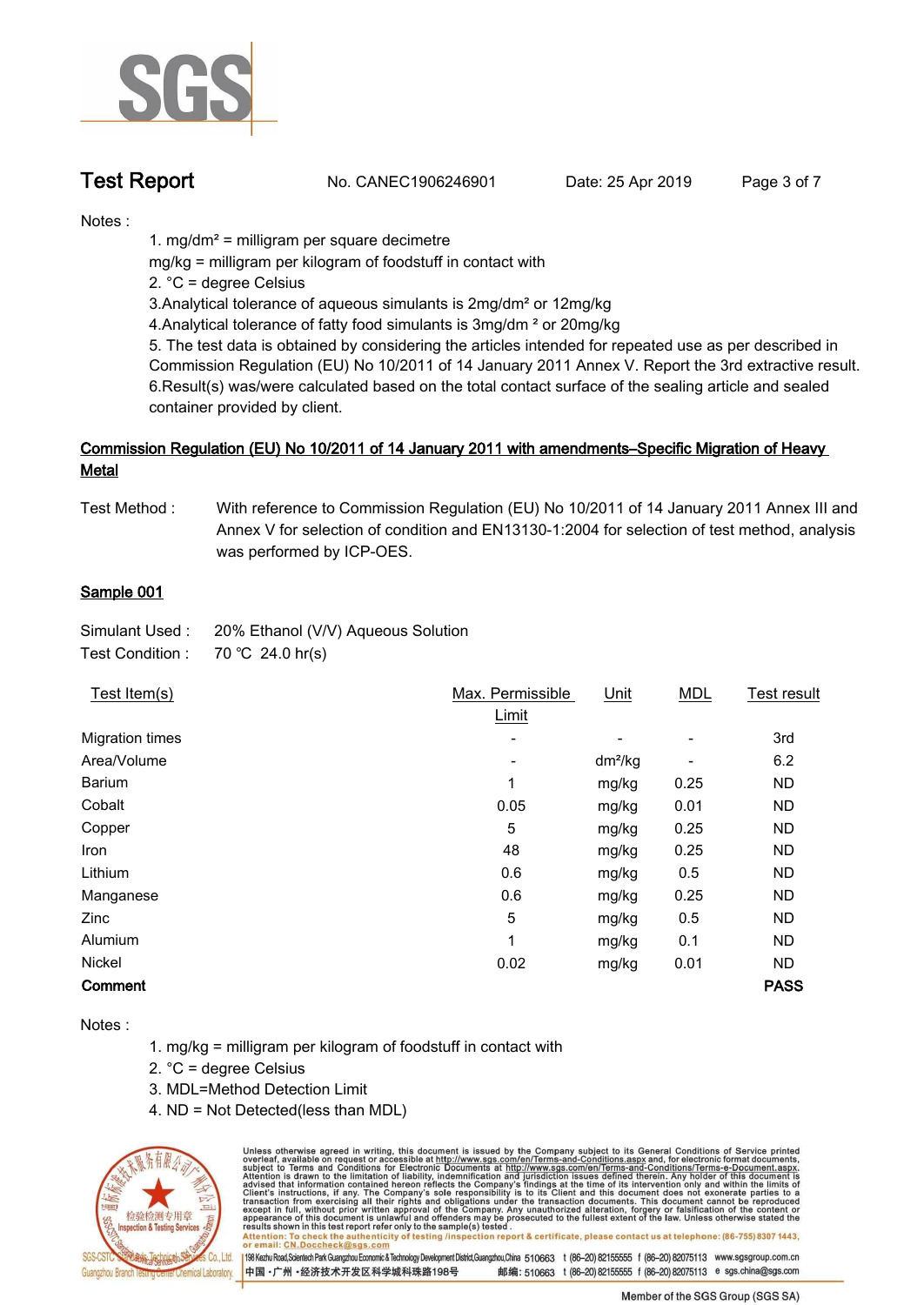

**Test Report No. CANEC1906246901** Date: 25 Apr 2019 Page 4 of 7

**5.The limits of nickel according to Commission Regulation (EU) 2017/752 shall be applied from 19 May 2019..**

### **Council of Europe Resolution CM/Res(2013)9–Extractable heavy metal.**

**Test Method :. With reference to EN13130-1:2004 for selection of test method; analysis was performed by ICP-OES and ICP-MS..**

### **Sample 003:.**

**Simulant Used :. Artificial tap water..**

**Test Condition :. 70.℃ 24.0.hr(s).**

| The ratio of surface area to volume ratio was |        |       | : $5.2 \text{ dm}^2/\text{kg}$ |                      |
|-----------------------------------------------|--------|-------|--------------------------------|----------------------|
| Test Item(s)                                  | Limit  | Unit  | <b>MDL</b>                     | 1st + 2nd Migration  |
| Aluminium(Al)                                 | 35     | mg/kg | 0.2                            | <b>ND</b>            |
| Antimony(Sb)                                  | 0.28   | mg/kg | 0.02                           | <b>ND</b>            |
| Chromium(Cr)                                  | 1.75   | mg/kg | 0.1                            | <b>ND</b>            |
| Cobalt(Co)                                    | 0.14   | mg/kg | 0.01                           | <b>ND</b>            |
| Copper(Cu)                                    | 28     | mg/kg | 0.1                            | <b>ND</b>            |
| Iron(Fe)                                      | 280    | mg/kg | 0.25                           | <b>ND</b>            |
| Manganese(Mn)                                 | 12.6   | mg/kg | 0.25                           | <b>ND</b>            |
| Molybdenum(Mo)                                | 0.84   | mg/kg | 0.02                           | <b>ND</b>            |
| Nickel(Ni)                                    | 0.98   | mg/kg | 0.05                           | <b>ND</b>            |
| Silver(Ag)                                    | 0.56   | mg/kg | 0.03                           | <b>ND</b>            |
| Tin (Sn)                                      | 700    | mg/kg | 5                              | <b>ND</b>            |
| Vanadium(V)                                   | 0.07   | mg/kg | 0.005                          | <b>ND</b>            |
| Zinc(Zn)                                      | 35     | mg/kg | 1                              | <b>ND</b>            |
| Arsenic(As)                                   | 0.014  | mg/kg | 0.001                          | <b>ND</b>            |
| Barium(Ba)                                    | 8.4    | mg/kg | 0.25                           | <b>ND</b>            |
| Beryllium(Be)                                 | 0.07   | mg/kg | 0.005                          | <b>ND</b>            |
| Cadmium(Cd)                                   | 0.035  | mg/kg | 0.002                          | <b>ND</b>            |
| Lead(Pb)                                      | 0.07   | mg/kg | 0.005                          | <b>ND</b>            |
| Lithium(Li)                                   | 0.336  | mg/kg | 0.02                           | <b>ND</b>            |
| Mercury(Hg)                                   | 0.021  | mg/kg | 0.002                          | <b>ND</b>            |
| Thallium(TI)                                  | 0.0007 | mg/kg | 0.0001                         | <b>ND</b>            |
| Test Item(s)                                  | Limit  | Unit  | <b>MDL</b>                     | <b>3rd Migration</b> |
| Aluminium(Al)                                 | 5      | mg/kg | 0.2                            | <b>ND</b>            |
| Antimony(Sb)                                  | 0.04   | mg/kg | 0.02                           | <b>ND</b>            |
| Chromium(Cr)                                  | 0.25   | mg/kg | 0.1                            | <b>ND</b>            |
| Cobalt(Co)                                    | 0.02   | mg/kg | 0.01                           | <b>ND</b>            |
| Copper(Cu)                                    | 4      | mg/kg | 0.1                            | <b>ND</b>            |
| Iron(Fe)                                      | 40     | mg/kg | 0.25                           | <b>ND</b>            |
| Manganese(Mn)                                 | 1.8    | mg/kg | 0.25                           | <b>ND</b>            |



Unless otherwise agreed in writing, this document is issued by the Company subject to its General Conditions of Service printed overleaf, available on request or accessible at http://www.sgs.com/en/Terms-and-Conditions.asp résults shown in this test report refer only to the sample(s) tésted .<br>Attention: To check the authenticity of testing /inspection report & certificate, please contact us at telephone: (86-755) 8307 1443,<br>or email: <u>CN.Doc</u>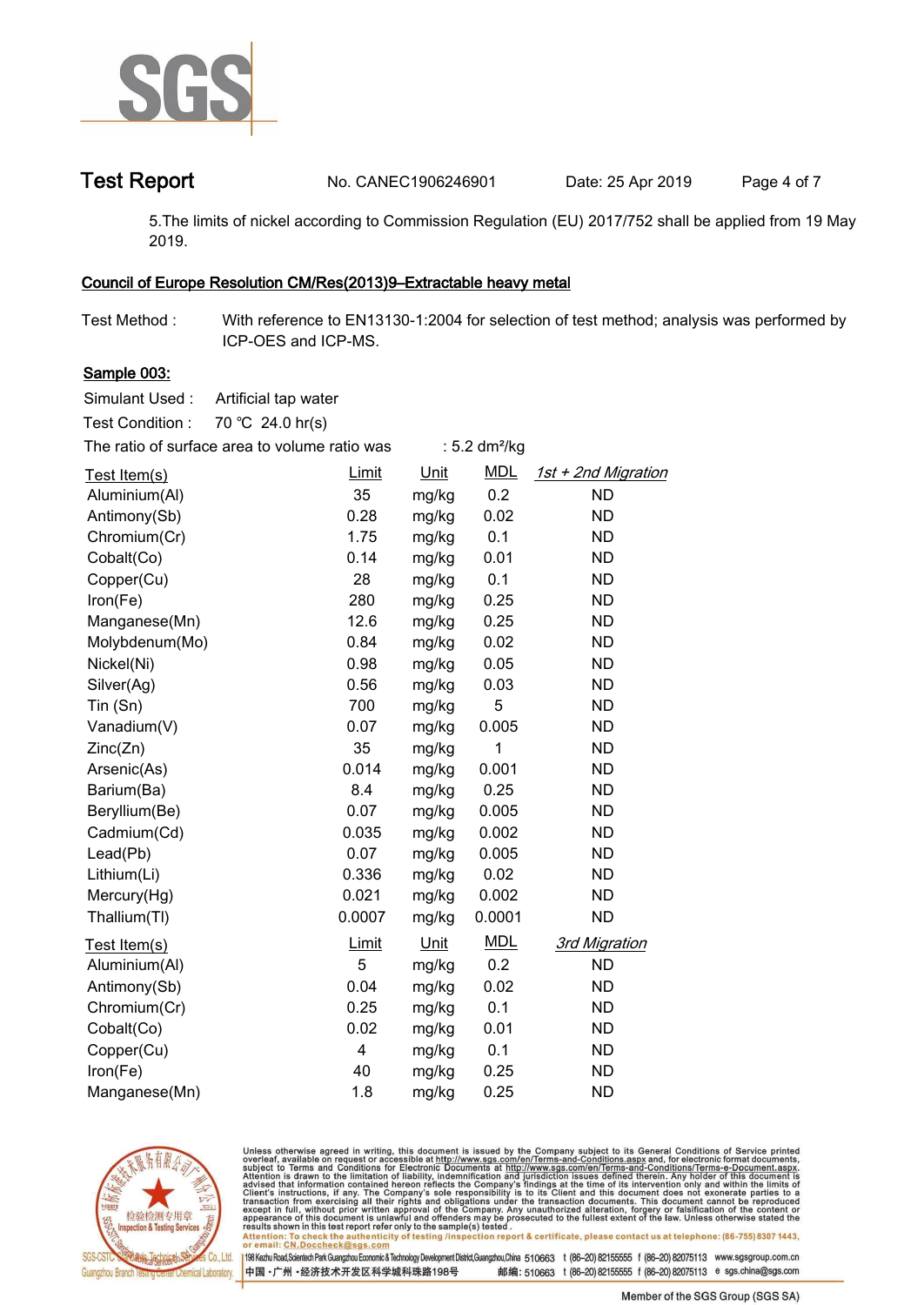

**Test Report No. CANEC1906246901** Date: 25 Apr 2019 Page 5 of 7

| Test Item(s)   | Limit  | Unit  | <b>MDL</b> | <b>3rd Migration</b> |
|----------------|--------|-------|------------|----------------------|
| Molybdenum(Mo) | 0.12   | mg/kg | 0.02       | <b>ND</b>            |
| Nickel(Ni)     | 0.14   | mg/kg | 0.05       | ND.                  |
| Silver(Ag)     | 0.08   | mg/kg | 0.03       | ND.                  |
| Tin (Sn)       | 100    | mg/kg | 5          | ND.                  |
| Vanadium(V)    | 0.01   | mg/kg | 0.005      | <b>ND</b>            |
| Zinc(Zn)       | 5      | mg/kg | 1          | <b>ND</b>            |
| Arsenic(As)    | 0.002  | mg/kg | 0.001      | <b>ND</b>            |
| Barium(Ba)     | 1.2    | mg/kg | 0.25       | ND.                  |
| Beryllium(Be)  | 0.01   | mg/kg | 0.005      | <b>ND</b>            |
| Cadmium(Cd)    | 0.005  | mg/kg | 0.002      | ND.                  |
| Lead(Pb)       | 0.01   | mg/kg | 0.005      | <b>ND</b>            |
| Lithium(Li)    | 0.048  | mg/kg | 0.02       | <b>ND</b>            |
| Mercury(Hg)    | 0.003  | mg/kg | 0.002      | <b>ND</b>            |
| Thallium(TI)   | 0.0001 | mg/kg | 0.0001     | <b>ND</b>            |

**Notes :.**

- **1. mg/kg = milligram per kilogram of foodstuff in contact with**
- **2. MDL = Method Detection Limit**
- **3. ND = Not Detected ( < MDL)**
- **4. Acidic foodstuff is not considered for compliance**

**5. According to Council of Europe Resolution CM/Res(2013)9, the result from 3rd migration shall comply with the Specific Release Limit (SRL) and the sum of 1st and 2nd migration shall not exceed seven times of SRL for repeated use articles.**



Unless otherwise agreed in writing, this document is issued by the Company subject to its General Conditions of Service printed overleaf, available on request or accessible at http://www.sgs.com/en/Terms-and-Conditions.asp résults shown in this test report refer only to the sample(s) tésted .<br>Attention: To check the authenticity of testing /inspection report & certificate, please contact us at telephone: (86-755) 8307 1443,<br>or email: <u>CN.Doc</u>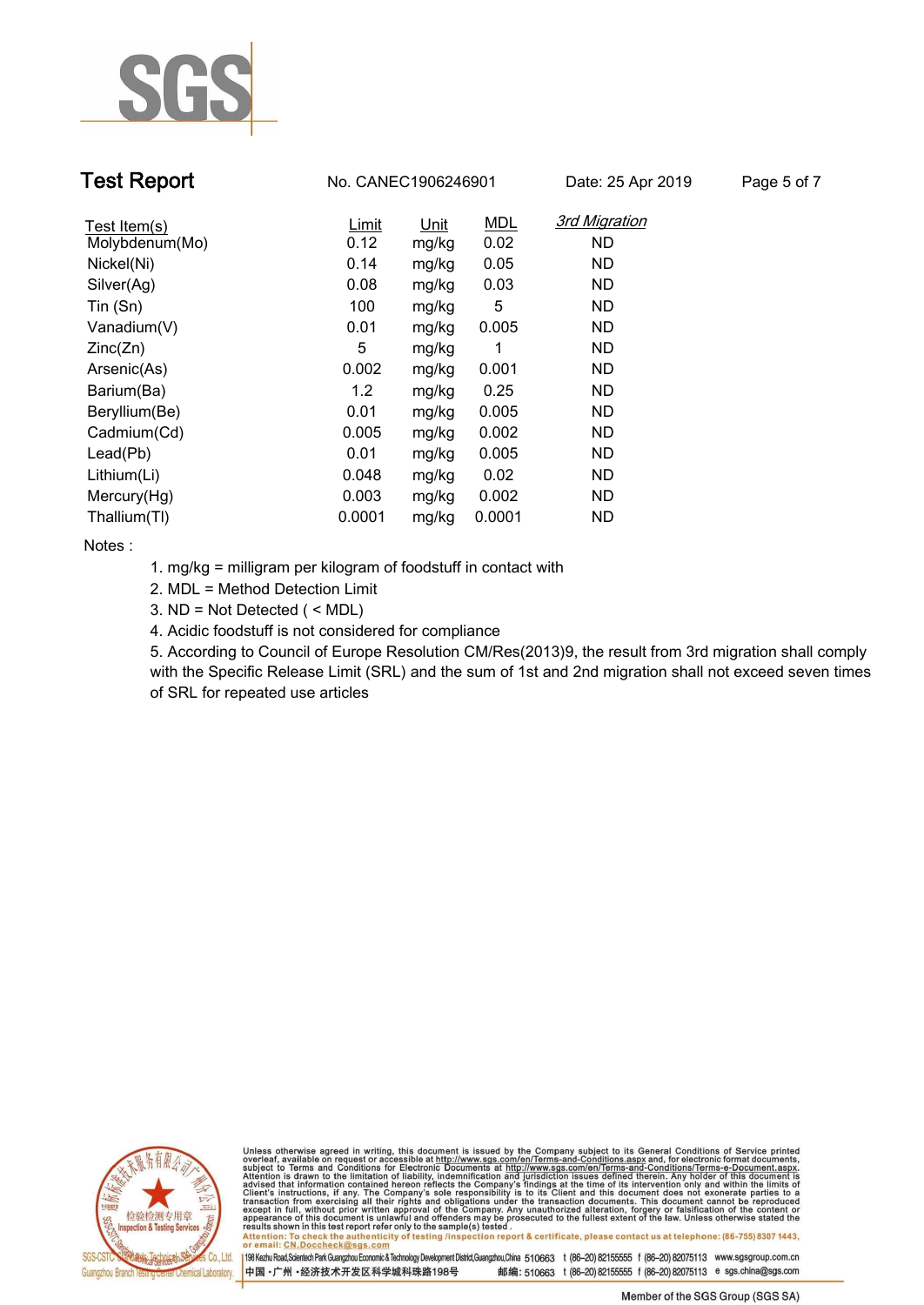

**Test Report. No. CANEC1906246901** Date: 25 Apr 2019 Page 6 of 7

**Sample photo:.**





Unless otherwise agreed in writing, this document is issued by the Company subject to its General Conditions of Service printed<br>overleaf, available on request or accessible at http://www.sgs.com/en/Terms-and-Conditions.asp results shown in this test report refer only to the sample(s) tested .<br>Attention: To check the authenticity of testing /inspection report & certificate, please contact us at telephone: (86-755) 8307 1443,<br>or email: <u>CN.Doc</u>